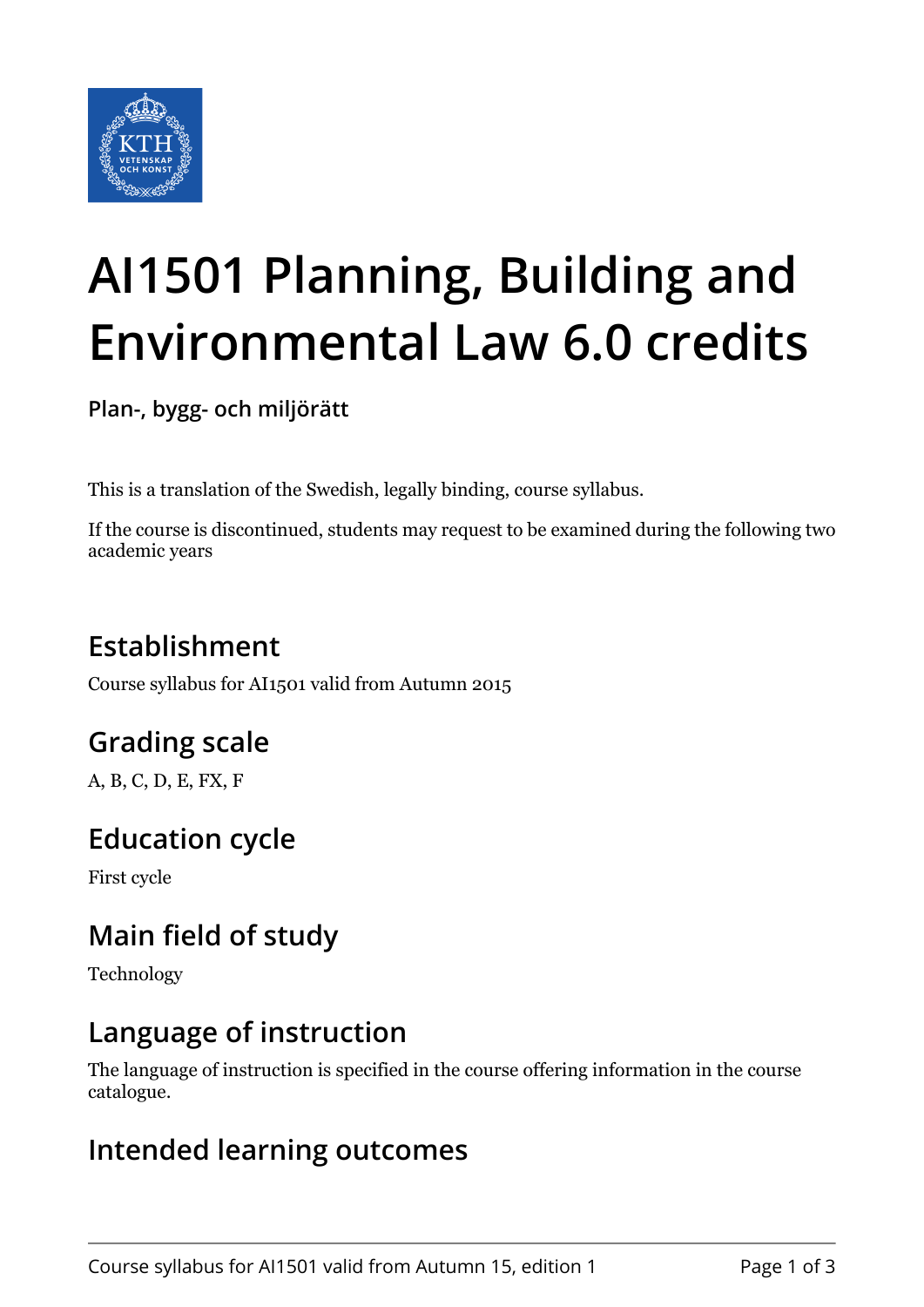The overall objective of this course is that students after fulfilled course should know the legal system governing change of land use eg in construction or infrastructure projects. The student should also be able to interpret and apply the legal system in less complicated cases, have a basic knowledge of the legal systems and their impact on different situations throughout the activities in built environment and explain the meaning of a court decision.

#### This means that students after completed course are able to:

Describe the legal system governing land development in Sweden regarding planning, permits and implementation in house construction and infrastructure project.

Apply the rules above on cases of different kind by:

- Identify which rules that may have impact on a specific situation
- Explain how these rules affect those cases
- Propose possible solutions on problems with support of the law
- With help from court cases and prework explain how a specific law rule shall be implemented and report this orally and in writing

#### For higher grades the student also should be able to

Explain how the different laws regarding land development are connected to each other

Explain the consequences of the more complex rules

Apply the rules on more complicated cases:

- Identify which rules that may have impact on a specific situation
- Explain how these rules affect those cases
- Propose possible solutions on problems with support of the law

### **Course contents**

The course connect to real cases of land development where we focus on the regulated processes and conditions that may be necessary.

The following topics are covered in the course:

The swedish legal system

The topic covers the process of making laws and how those shall be interpreted with help from preliminary work, court cases. An assignment is connected to this topic where the student shall explain how to interpret a specific law rule.

Building projects

The topic covers the laws related to housing construction. Some important questions are the content of detail development plans, responsibilities for and financing of common infrastructure, compulsory purchase of land and permits.

Road construction projects